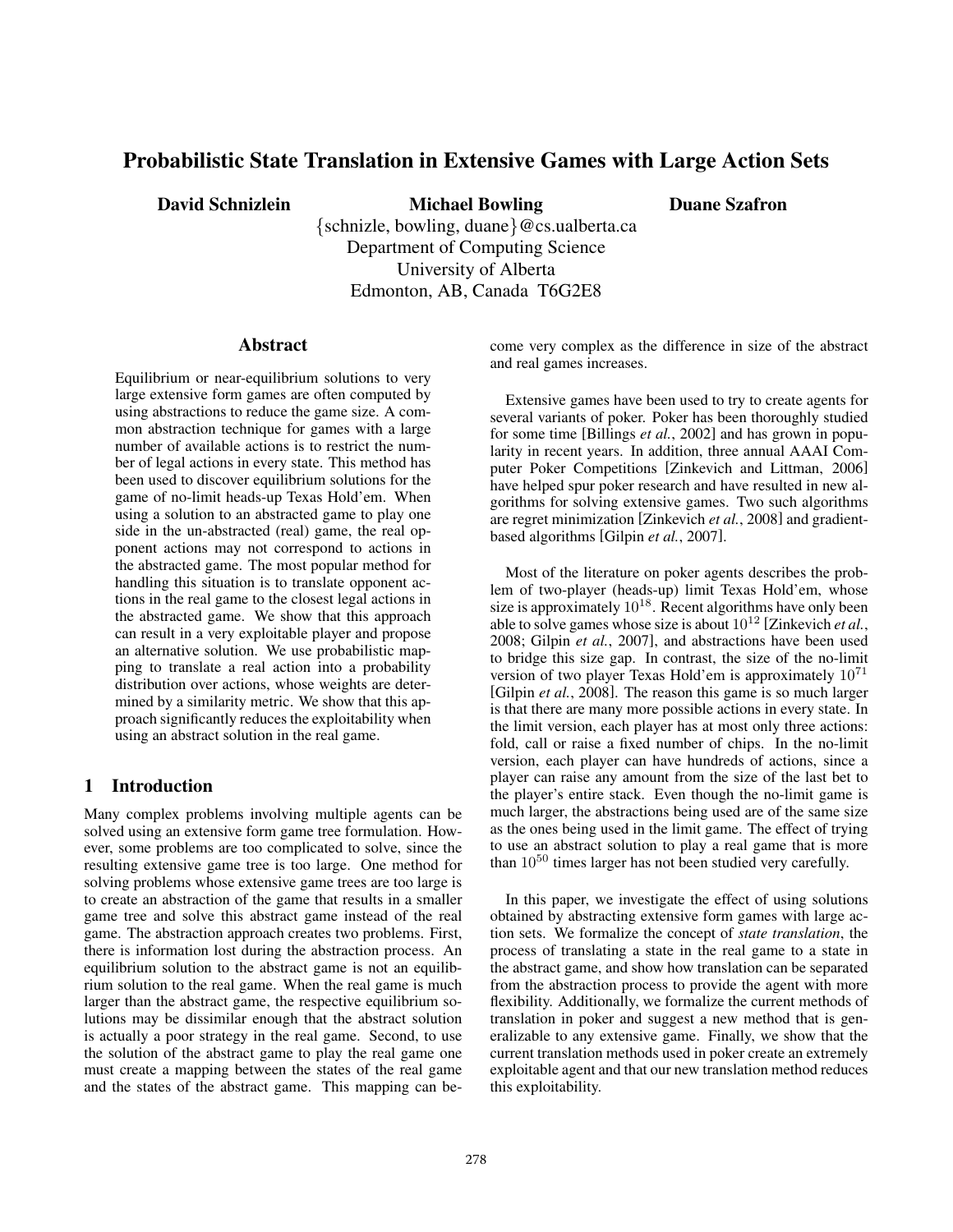# 2 Background

### 2.1 Extensive Games

An extensive game involves combinations of actions taken by players and chance. For example, in poker, the actions would be the player actions (fold, call or raise) together with the cards dealt (chance). Each list of actions is called a history and hidden information can be modeled by partitioning the histories into sets, called information sets, whose elements cannot be distinguished from one another by an individual player. For example, in poker, two histories that differ only by the opponent's cards would be indistinguishable by a player and be in the same information set.

Formally, we can define an extensive game as follows.

Definition 1 (Extensive Game) *[Osborne and Rubenstein, 1994, p. 200] A finite extensive game with imperfect information is denoted* Γ *and has the following components:*

- *A finite set* N *of players.*
- *A finite set* H *of sequences, the possible histories of actions, such that the empty sequence is in* H *and every prefix of a sequence in*  $H$  *is also in*  $H$ *.*  $Z \subseteq H$  *are the terminal histories. No sequence in* Z *is a strict prefix of any sequence in* H.  $A(h) = \{a : (h,a) \in H\}$  *are the actions available after a non-terminal history*  $h \in H \backslash Z$ .
- *<sup>A</sup> player function* P *that assigns to each non-terminal history a member of*  $N \cup \{c\}$ *, where c represents chance.* P(h) *is the player who takes an action after the history* h. If  $P(h) = c$ , then chance determines the action *taken after history* <sup>h</sup>*. Let* <sup>H</sup><sup>i</sup> *be the set of histories where player* i *chooses the next action.*
- A function  $f_c$  that associates with every history h for *which*  $P(h) = c$  *a probability measure*  $f_c(\cdot|h)$  *on*  $A(h)$ *.*  $f_c(a|h)$  *is the probability that a occurs given h, where each such probability measure is independent of every other such measure.*
- For each player  $i \in N$ , a partition  $\mathbf{I}_i$  of  $H_i$  with the *property that*  $A(h) = A(h')$  *whenever* h *and* h' are in<br>the same member of the partition **L** is the **information** *the same member of the partition.*  $I_i$  *is the information partition of player i; a set*  $I_i \in I_i$  *is an information set of player* i*.*
- *For each player*  $i \in N$ , a **utility function**  $u_i$  that assigns *each terminal history a real value.*  $u_i(z)$  *is rewarded to player i for reaching terminal history z. If*  $N = \{1, 2\}$ *and for all*  $z$ ,  $u_1(z) = -u_2(z)$ *, an extensive form game is said to be zero-sum.*

A strategy  $\sigma$  for a game is a weighted set of legal actions for every history. A **best response** for player i to strategy  $\sigma$  is the strategy that maximizes its utility assuming all other players play according to  $\sigma$ .

### 2.2 Game Abstraction

Large games can be abstracted by increasing the size of information sets to reduce their total number. Since an information set contains histories and a history is a sequence of player and chance actions, there are two techniques for increasing the size of an information set. The first technique combines chance actions together into *buckets*. For example, in poker, multiple player hands could be combined together into a single bucket. The second technique artificially reduces the number of allowable player actions in the abstraction. For example, in no-limit poker, a raise could artificially be constrained to be the amount currently in the pot (*pot*) or the current player's full stack (*all-in*).

More formally, game abstraction is defined as follows.

Definition 2 (Abstraction) *[Waugh* et al.*, 2009] An abstraction for player i is a pair*  $\alpha_i = \langle \alpha_i^{\mathbf{I}}, \alpha_i^A \rangle$ *, where,* 

- $\alpha_i^{\dagger}$  *is a partitioning of H<sub>i</sub>, defining a set of abstract information sets that must be coarser*<sup>1</sup> *than* **I**. *and formation sets that must be coarser*<sup>1</sup> *than*  $\mathbf{I}_i$ *, and*
- $\alpha_i^A$  is a function on histories where  $\alpha_i^A(h) \subseteq A(h)$  and<br> $\alpha^A(h) = \alpha^A(h)$  for all histories h and h' in the same  $\alpha_i^A(h) = \alpha_i^A(h')$  for all histories h and h<sup>t</sup> in the same<br>abstract information set We will call this the abstract *abstract information set. We will call this the abstract action set.*

*The null abstraction for player i, is*  $\phi_i = \langle I_i, A \rangle$ *. An abstraction*  $\alpha$  *is a set of abstractions*  $\alpha_i$ *, one for each player. Finally, for any abstraction*  $\alpha$ *, the abstract game,*  $\Gamma^{\alpha}$ *<i>, is the extensive game obtained from*  $\Gamma$  *by replacing*  $\mathbf{I}_i$  *with*  $\alpha_i^{\mathbf{I}}$  *and*  $A(b)$  *with*  $\alpha_i^A(b)$  *when*  $P(b) = i$  *for all i*  $A(h)$  with  $\alpha_i^A(h)$  when  $P(h) = i$ , for all i.

Waugh [Waugh *et al.*, 2009] did an analysis of the effect of abstracting games. In particular, they found that monotonicity in abstraction refinement does not hold. Assume we have two abstractions  $\alpha_a$  and  $\alpha_b$  of  $\Gamma$  such that  $\alpha_a$  is a strict refinement of  $\alpha_b$ , in that every information set in  $\alpha_b$  is the union of some information sets in  $\alpha_a$ . This means that  $\alpha_a$  holds strictly more information about the real world than  $\alpha_b$ . Waugh found that an equilibrium solution to  $\Gamma^{\alpha_a}$  could be more exploitable in Γ than an equilibrium solution to  $\Gamma^{\alpha_b}$ . In essence, larger abstractions do not necessarily produce better strategies. Our work deals with how to use these abstract solutions to play in the full game and requires a slightly different notion of abstraction.

One problem with using this definition of abstraction is that it requires us to explicitly define how the histories in the real game are partitioned. Sometimes we want to define an abstract game in which we do not explicitly know the partitioning, but rather only that a partitioning with some specific properties exists. Therefore, we define a more general kind of abstraction, called a loose abstraction, for which we defer the definition of the partitioning method.

**Definition 3 (Loose Abstraction)** An extensive game  $\Gamma'$  is *an abstraction of* <sup>Γ</sup> *if* H- <sup>⊆</sup> H *and* <sup>∃</sup> *an abstraction* α *such that* <sup>∀</sup>i

- $\exists$  *a* bijection between  $\mathbf{I}'_i$  and  $\alpha_i^{\mathbf{I}}$  and any two histories  $h'$ ,  $h' \in H'$  in the same information set in  $\mathbf{I}'$ , are in the  $h'_1, h'_2 \in H'$  in the same information set in  $\mathbf{I}'_i$  are in the same information set in  $\alpha^{\mathbf{I}}$ . *same information set in* α**<sup>I</sup>** i
- $A'(h') = \alpha_i^A(h') \forall h' \in H'$

This definition allows us to define an abstract game based solely on restricting a specific set of actions from the real

<sup>&</sup>lt;sup>1</sup>Recall that partition  $A$  is coarser than partition  $B$ , if and only if every set in  $B$  is a subset of some set in  $A$ , or equivalently  $x$  and  $y$ are in the same set in  $A$  if  $x$  and  $y$  are in the same set in  $B$ .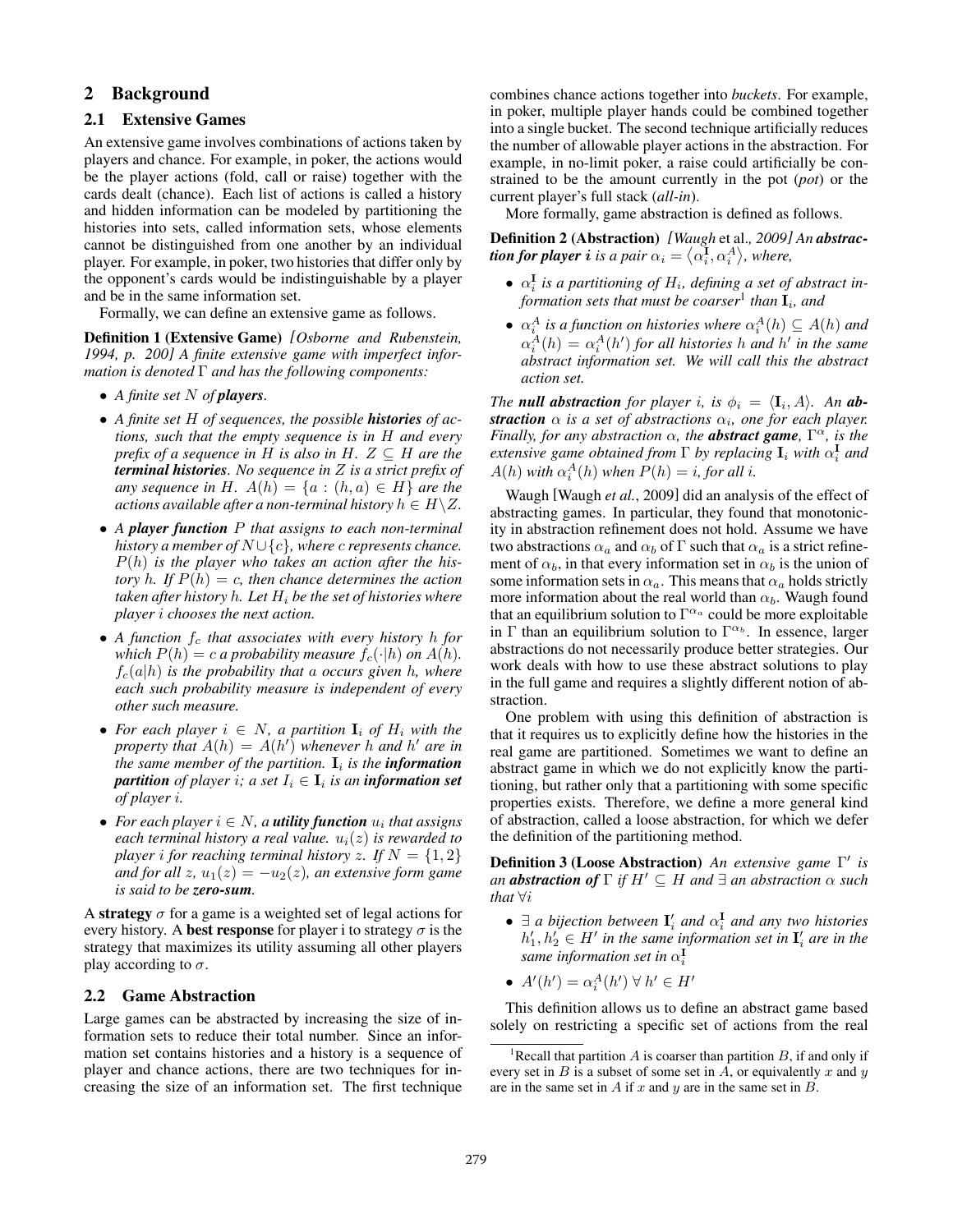game rather than defining a specific partitioning. The abstract game is defined to contain all histories from the real game except any history containing a restricted action. To use an abstract game strategy to play in the real game we must be able to handle histories in the real game that contain actions that are no longer legal in the abstract game. That is the purpose of translation, which is described in section 3.

### 2.3 Heads-up No-limit Texas Hold'em

Texas Hold'em poker can be represented as an extensive game and abstraction can be used to reduce the size of the game. Texas Hold'em is a game played with a standard 52 card deck consisting of 4 suits and 13 ranks. The goal of each player is to obtain the best 5-card poker hand according to the standard poker ranking. The game begins by posting the *blinds*: the player to the left of the dealer puts a *small blind* (*e.g.* \$1) into the pot and the player two seats to the left of the dealer puts the *big blind* into the pot (*e.g.* \$2). Every player is then dealt two cards, followed by a betting round (described later). Three community cards that any player can use are then turned face up in the middle of the table, called the *flop*, followed by another betting round. Two more community cards are dealt face up, called the *turn* and *river*, with betting rounds following each card. Finally, all remaining players reveal their cards and the best five card poker hand wins the pot.

How the betting round works differs slightly depending on the variant being played. In all variants, the pre-flop betting round begins with the person left of the big blind, and all other betting rounds begin with the small blind. In limit hold'em, every player can choose to either *fold* (forfeit their hand), *check*/*call* (match the largest current bet), or *bet*/*raise* (add additional chips to the pot that others must match). The amount raised is determined by the round and not by the players. No-limit differs in that players can bet/raise any number of chips between the minimum bet and all of their chips.

Hold'em poker can be represented by an extensive game, since every card dealt is represented by a chance action and every fold, check/call or bet/raise is represented by a player action. The information set partitions are defined by the fact that each player cannot see the other players' cards, and the utility of each hand is equal to the number of chips won/lost.

In this paper we use a specific variant of two player (headsup) no-limit Texas Hold'em. This variant has a small blind of \$1, a big blind of \$2 and stack sizes of \$1000. This is the variant used in the no-limit event of the annual computer poker competitions [Zinkevich and Littman, 2006]. Since this variant is quite large, we use abstraction to create a game of manageable size and then solve this abstract game. In the abstraction process we consider both *card abstraction* as well as *action abstraction*. Once we have created the abstract game, we compute an equilibrium using regret minimization [Zinkevich *et al.*, 2008].

The card abstraction is based on bucketing similar hands together. Our bucketing method is *expected hand strength squared* [Johanson, 2007, pg 25-28]. For any given hand, we can roll out all of the remaining cards to find all possible future hands it could become (and the probabilities of those hands occurring). We can then compute the expectation of the square of the final hand strength over all these possible hands, where hand strength refers to the probability that the hand will win the game. We then distribute all of the hands into the  $n$  available buckets according to this metric, with the top  $1/n\%$  hands going into the first bucket and so on. The specific abstraction we used has 169 buckets on the preflop, 64 on the flop, and 8 on the turn and river. Since there are exactly 169 possible hands one could have on the preflop, taking into account suit isomorphisms, our bucketing on the preflop simply assigns one hand to each bucket. The flop buckets are then created using the expected hand strength squared metric *independent of the preflop buckets*. Our abstraction effectively forgets it preflop bucket once the flop comes. This differs from the turn and river, in which the buckets are calculated dependent upon previous strength buckets. For instance, the 8 turn buckets depend upon the flop buckets, so that a turn bucket actually consists of the pair [flop bucket, raw turn bucket]. We use this card abstraction because it can be used to find a good solution strategy in 24 hours. In fact a strategy that uses this abstraction defeats all of the competitors in the 2007 no-limit competition, if the competition is re-run with it as a participant.

The action abstraction we use works by restricting the number of actions a player can take. The method used by many researchers and first defined by Gilpin [Gilpin *et al.*, 2008] limits every player to 4 actions. Every player can fold (*f*), check/call (*c*), raise pot (*p*), or go all-in (*a*). Raising pot refers to making a bet of the size of the number of chips in the pot, and going all-in refers to betting all of the chips in one's stack. This is an abstraction of the full game in which the actions are restricted to *fcpa*. However, when playing a real game, we must still handle the situation in which our opponent makes, for instance, a bet of 1.5 times the pot. This requires us to translate real states into states in the abstract game.

### 2.4 Leduc Hold'em

Leduc Hold'em is a game similar to Texas Hold'em but much smaller. The Leduc game only has 6 cards, 2 suits with 3 ranks. Each player is dealt one private card, and the flop consists of only one public card. There are only two betting rounds, one after the private cards are dealt and one after the flop is dealt. The variant we use has stack sizes of 12 chips and has each player ante 1 chip at the start of each hand. Since this game is so small, we can directly calculate the best response to any strategy in this game. This means that given any strategy, we can compute a value that tells us how exploitable that strategy is.

For our experiments using the Leduc game, we use the null card abstraction and allow more betting options in the betting abstraction. In addition to the normal *fcpa* options, we allow a half-pot option (*h*) and a double-pot option (*d*). This makes the largest abstraction *fchpda*.

# 3 Translation Methods

State translation refers to the process of translating a state in the real game to a state in an abstracted game. In practice an abstraction on chance nodes uses an explicit partition so that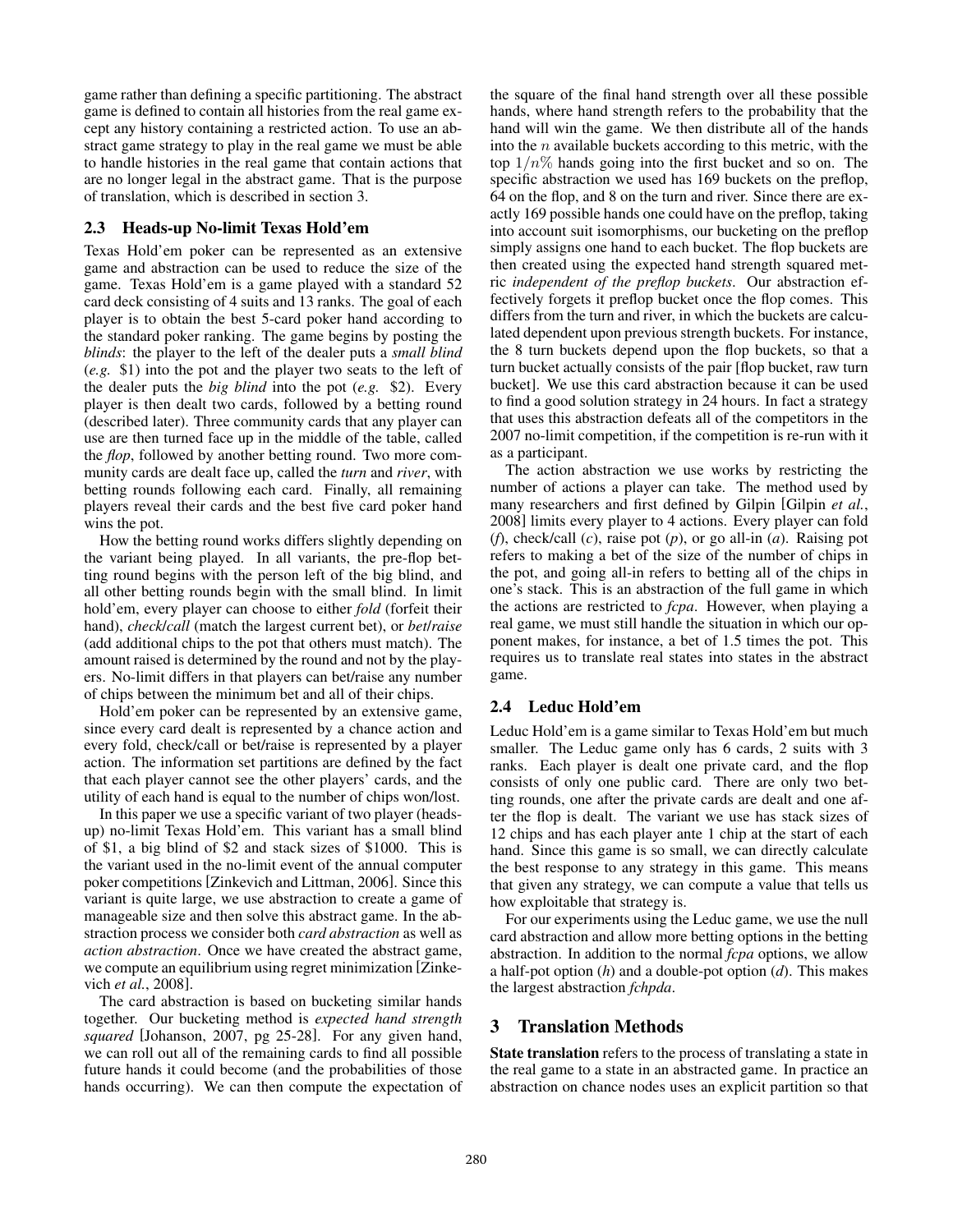translation is just a table look-up. For example, in poker, it is common to use a hand strength function to partition the two card starting hands into a fixed number of *buckets*, where the hands AA, KK and the other strongest hands are usually in the same bucket. However, the player action space is usually just restricted without explicitly partitioning the real space. In this case, one must convert a real action history into a legal history in the abstract game in order to use the abstract solution. This is most easily done by stepping through the history sequentially and converting every real action into a legal action in the abstract game.

#### 3.1 Hard Translation

The current translation method [Gilpin *et al.*, 2008], which we will refer to as **hard translation**, defines a single translation function that maps a history in the real game to a history in the abstract game.

Definition 4 *A hard translation function is a function on histories*  $T(h) \in H'$  where  $h \in H$ .<br>*A hard translation in-sten func* 

*A hard translation in-step function is a function on histories and actions*  $t_{in}(h, a) \in A'(T(h))$  *where*  $h \in H, a \in A(h)$ A(h)*.*

*A hard translation out-step function is a function on histories and actions*  $t_{out}(h, a') \in A(h)$  *where*  $h \in H, a' \in A'(T(h))$  $A'(T(h))$ 

Hard translation provides a partitioning of real-game histories that is sufficient to convert a loose abstraction into an explicit abstraction. A translation function can be used to define the partitioning  $\alpha_i^{\text{I}}$  where h, h' are in the same information set<br>iff  $T(h) = T(h')$ . By explicitly defining T separately from iff  $T(h) = T(h')$ . By explicitly defining T separately from<br>the abstraction we can vary how a solution to the abstract the abstraction, we can vary how a solution to the abstract game plays in the real game without changing the abstraction and thus recomputing the solution. This way, we can evaluate many different translation functions using the same loose abstraction.

A simple way to create a translation function is to step through the action history converting every action to a legal action in the abstract game. This allows us to recursively define the translation function as follows:

$$
T((h, a)) = (T(h), t_{in}(h, a)).
$$
 (1)

The step function can be implemented using a similarity metric to define how close an action in the real game is to various actions in the abstract game. If we let  $S(h, a, a')$  be a sim-<br>ilarity metric where  $a \in A(h)$  and  $a' \in A'(T(h))$  then we ilarity metric where  $a \in A(h)$  and  $a' \in A'(T(h))$ , then we can define the value of the translation step function to be the can define the value of the translation step function to be the  $a'$  with the highest S value:

$$
t_{in}(h,a) = argmax_{a'}(S(h,a,a')) \tag{2}
$$

This results in converting every real action in a history to the closest legal action in the abstract game and thus creates a legal abstract history.

After we obtain a history in the abstract game we can sample the solution we have for an action to perform. The purpose of the out-step function is to translate the action in the abstract game into an action in the real game. Although the action the abstract solution provides is usually a legal action in the full game, we may want to perform a slightly different action. This enables our player to take actions in the full game that are not legal actions in the abstract game. However, when doing so we wish to ensure that we maintain internal consistency in our translation. This means that when we translate an earlier action we took in the full game, we always translate it to the abstract action the abstract solution told us to perform. This is guaranteed by forcing the out-function to be the inverse of the in-function:

$$
t_{in}(h, t_{out}(h, a')) = a'
$$
 (3)

If we incorrectly translate our previous actions, then it is possible that we could get to game states in which our solution does not know what to do (because it believes it could never get there). Maintaining internal consistency ensures that this will never happen.

The problem with hard translation is that if you know the similarity metric used by your opponent then you can easily exploit their abstraction. For instance, if you know that  $t_{in}(h, a) = t_{in}(h, b)$ , then you can choose whichever action  $a$  or  $b$  that benefits you the most, knowing that your opponent will interpret them as the same action. An example of this in poker revolves around translating actions to a pot bet. If I know that my opponent will interpret bets of 1.5\*pot and 0.5\*pot as pot bets, then I can choose either at will. For instance, when I have a good hand I have a higher probability of winning the pot, and therefore I would want more chips in the pot and would choose 1.5\*pot. Similarly, when I have a bad hand I would choose 0.5\*pot to risk fewer chips.

The reason why hard translation is so dangerous is that a player does not even need to know the strategy of the opponent to exploit that opponent. The knowledge that the opponent will interpret actions  $a$  and  $b$  the same is enough. This differs greatly from knowing how the opponent abstracts chance nodes (i.e. cards) since one cannot control the chance nodes. Although one would know that the opponent views two sets of chance nodes as the same, it is difficult to exploit this knowledge without knowing how the opponent plays in that situation.

It is possible that no opponent would understand our translation function enough in order to exploit it. However, it is possible to learn how an agent performs its translation. Assuming an agent is using hard translation, we need only learn which actions it responds to similarly and which it treats differently. We developed a method that can, with high accuracy and within 100 hands, estimate how an agent is performing hard translation. Even if exploiting translation was a more difficult task, the exploitability of a strategy is considered to be one of the best metrics for measuring the strength of a strategy.

#### 3.2 Soft Translation

We propose a new method, which we will refer to as soft translation, that takes a history in the real game and returns a weighted set of histories in the abstract game.

Definition 5 *A soft translation function is a function on histories*  $T^p(h) \subseteq \Re \times H'$  where  $h \in H$ .<br>*A soft translation in-sten function* 

*A soft translation in-step function is a function on histo*ries and actions  $t_{in}^p(h, a) \subseteq \mathfrak{R} \times A'(T_p(h))$  where  $h \in H, a \in A(H)$ A(H)*.*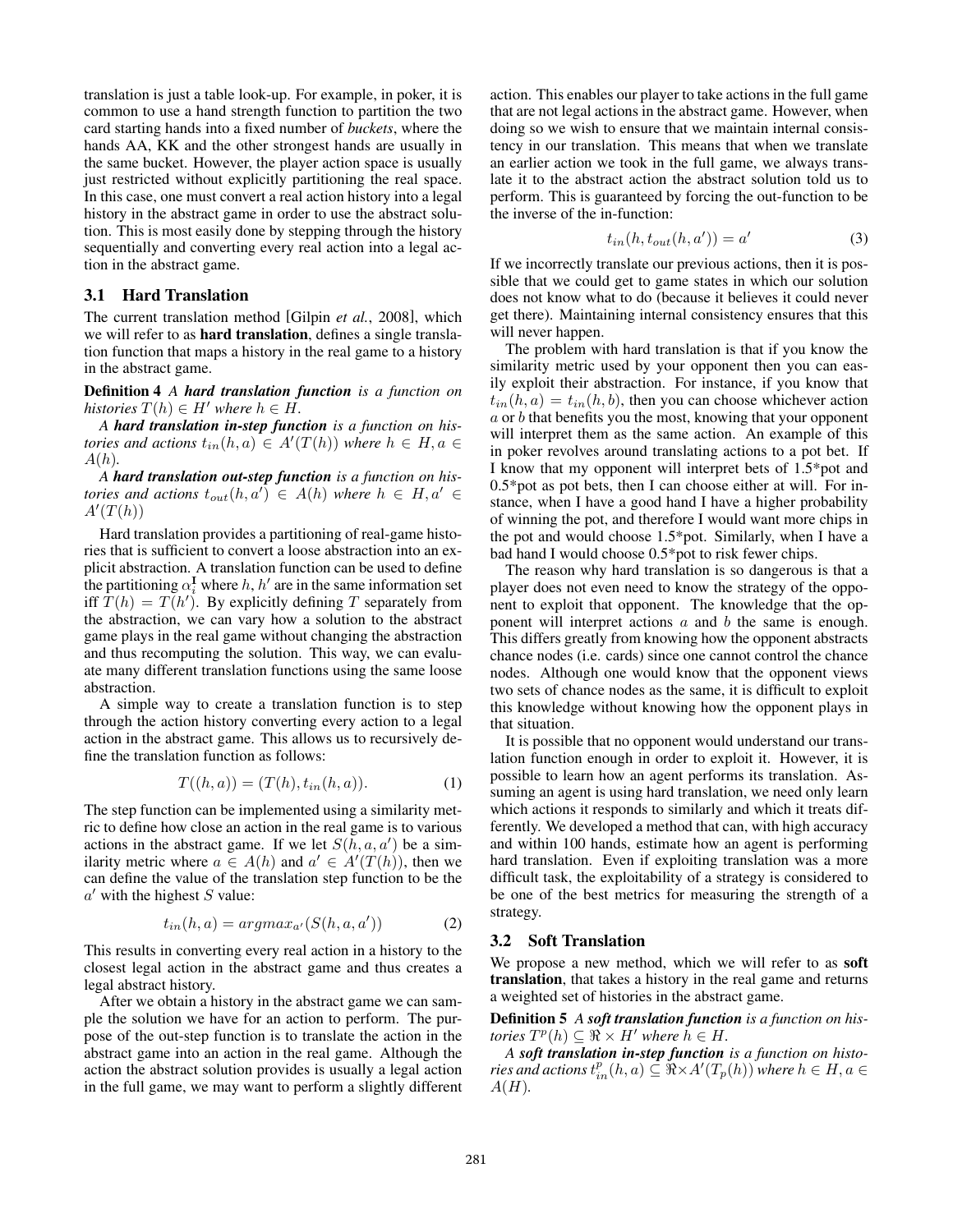Again we can step through the action history, except now we convert every real action into a weighted set of abstract actions. By weighting these actions by their (normalized) similarity values, we obtain a more accurate analog of what actually happened in the real game. Since each action in a history is translated to a weighted set of actions, the number of weighted histories grows exponentially as we translate all the real actions in history. This exponential growth can be avoided by sampling the returned action set according to their weights instead of maintaining all of them. In this manner we can view soft translation as a nondeterministic version of hard translation. This non-exponential method is the one we implemented.

We need not define another out-step function, as we can use the previous one after choosing one of the histories returned by soft translation. However, it is slightly more difficult to maintain internal consistency here. First, as the in-function now returns many histories, we modify equation 3 to return  $a'$  with weight 1 and all other actions with weight 0. Second, the action we take may only make sense assuming knowledge the action we take may only make sense assuming knowledge of the abstract history used by the out-function. This means that in order to avoid confusing ourselves later, we must obtain the same abstract history during translation later in the game. Fortunately, there is a simple solution to this problem. By assigning an ID to every game we play, we can seed our sampling process with a hash of the ID to ensure that, within one game, we will always return the same history given the same input.

The concept of maintaining several histories perhaps makes more sense in situations where the opponent's action is hidden. In attempting to model such a situation, simply assuming the most likely event occurred would result in the player being unprepared when this assumption is incorrect. Instead, one can model the situation by weighting different events according to the probability that they occurred. Our situation differs in that we *know* what our opponent did, but we do not *understand* what that action means. Just as we would describe a motorcycle as a mixture of a bicycle and a car, describing an unknown situation as a mixture of known situations can more accurately describe the real situation.

Unfortunately, maintaining multiple histories gives us no guarantee that our agent will perform the correct action. It is possible that none of the solutions to the returned histories contain the correct response since they simply cannot model the situation accurately enough. Additionally, mixing together the solutions from several histories can be dangerous. The way equilibrium solutions mix their actions is very precise and specific to the game that was solved, and modifying these distributions can result in unpredictable performance. However, when dealing with actions that do not exist in the abstract game to begin with, all guarantees of optimality are lost and we are stuck using methods with unbounded worst case scenarios.

## 4 Application to Poker

With the translation methods, real game and abstract game defined, all that is needed to implement these methods is a similarity metric and an out-step function. Recalling earlier, the abstraction used in the no-limit game allows each player to fold, call, bet pot, or go all-in (fcpa). This means that every bet must be translated to one of these four actions. The metric used by several of the competitors in the AAAI no-limit poker competitions was described by Gilpin and colleagues [2008] and is formalized here.

Definition 6 *The geometric similarity of a real action* a *and a legal action*  $a'$  in the abstract game is as follows, where  $b, b'$ <br>are the respective het sizes associated with a  $a'$ are the respective bet sizes associated with  $a, a'$ .<br>*<sup>111</sup> island*</sub> *i* 

$$
S(h, a, a') = \{ \begin{array}{ll} b/b' & \text{if } b < b' \\ b'/b & \text{otherwise} \end{array} \} \tag{4}
$$
\nThis is the metric we use in our translation function.

To define the out-step function, we need to map the legal abstract actions to real bet amounts. We define the pot bet option to be a bet of the size of the current real pot, and the all-in action to be a bet the size of the player's remaining chips in the real game. This distinction needs to be made, because in situations where the real pot size does not match the pot size in the abstract state, a pot bet in the abstract state may be a different size than the real pot size. By using this bet size correlation in the out-step function as well as the similarity metric, we ensure internal consistency.

Knowing the similarity metric we can immediately see how a player using hard translation would interpret certain bets. For instance, if *p* is the number of chips associated with a pot bet and *a* is the number of chips associated with an allin bet, then we know that any bet larger than  $\sqrt{p * a}$  will be interpreted as all-in, and any bet smaller than that will be interpreted as a pot bet. Similarly, if we consider a *check* to be a bet of 1, then  $\sqrt{p}$  is the border that determines whether a bet is considered a pot bet or a check/call<sup>2</sup>. This means that any amount from  $\sqrt{p}$  to  $\sqrt{p*a}$  will be interpreted as a pot bet, and we can choose to use whichever one will benefit us the most knowing such a player cannot tell the difference.

A slightly different metric is used for soft translation. Looking at the previous metric, we see that every action will always have a non-zero similarity value. However, since the weights of all actions are important in soft translation, we desire that when the similarity value of one action is 1 that the values of all other actions are 0. Because the different bet sizes lay on the number line, we only need to consider the closest legal bets larger and smaller than the actual bet (all other actions are given weight 0). If  $b_1 < b < b_2$  where b is the real bet associated with  $a$  and  $b_1$  and  $b_2$  are the bets of the two closest legal abstract actions  $a_1, a_2$ , then the metrics are as follows.

$$
S(h, a, a_1) = \frac{b_1/b - b_1/b_2}{1 - b_1/b_2} \tag{5}
$$

$$
S(h, a, a_2) = \frac{b/b_2 - b_1/b_2}{1 - b_1/b_2}
$$
 (6)

Thus, we have that the metric  $S(h, a, a_1) = 1$  when  $a = a_1$ <br>and  $S(h, a, a_1) = 0$  when  $a = a_2$  as desired. An imporand  $S(h, a, a_1) = 0$  when  $a = a_2$ , as desired. An important aspect of this property is that if the original history being translated is a legal history in the abstract game, then soft translation will return this history with weight 1.

 $2$ Since calling affects the game tree differently than a bet, we can only translate real bets into check/calls in certain situations.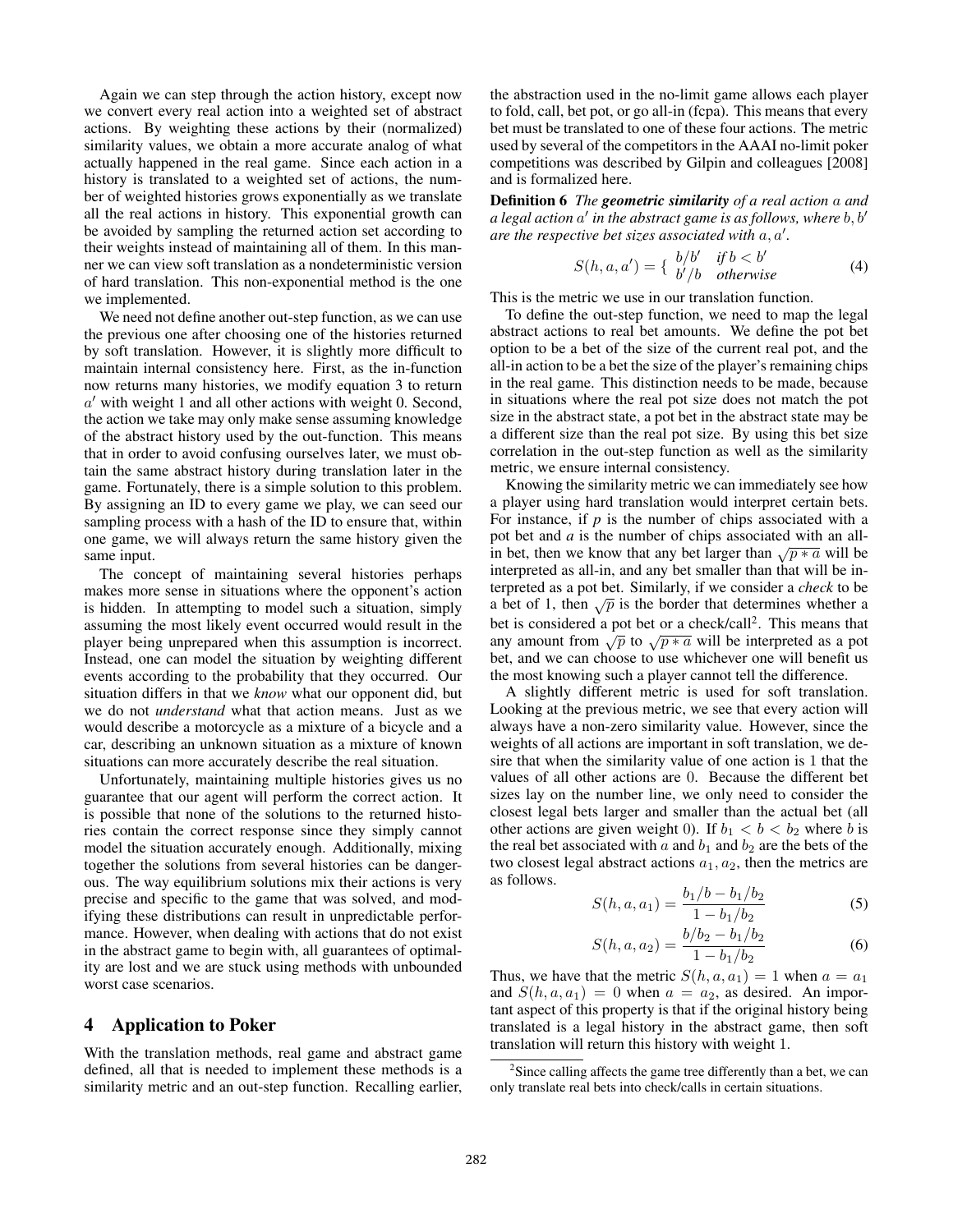# 5 Results

For our experiments we created two no-limit agents for each variant we used. Within each variant, the two agents use the same solution to the abstracted game, but one uses hard translation and one uses soft translation. In the \$1000 stack Texas Hold'em variant, we used the *fcpa* betting abstraction. In the \$12 stack Leduc Hold'em game, we used several different betting abstractions. For the different abstractions, we varied whether each pot bet (*hpd*) was allowed or not. This led to 8 abstractions, all of which were used to create players using both soft and hard translation.

Since the Texas Hold'em game is too large to compute a proper best response to our agents, we instead played these agents against a variety of different opponents. Some of the opponents were designed to exploit the normal translation and others simply play using a solution to a different betting abstraction. Note that in this section, a *large* pot bet or a *small* pot bet refers to making the largest or smallest possible bet that our opponent will interpret as a pot bet. This notation will also be used when referencing bet amounts other than a pot bet.

### 5.1 Opponents

The first set of opponents that were created were designed to exploit the normal translation method. This exploitation is done by controlling the size of the pot in a way that is invisible to a player using the normal translation method. Knowing, for instance, the range of bets that the player interprets as a pot bet allows us to make larger or smaller pot bets and thus control the size of the pot. Controlling the pot size allows us to exploit the player in two ways. First, we can place the player in situations where they will play very poorly. The first opponent, *na¨ıvePA*, works by using this method. Second, we can artificially increase the value of our wins and decrease the cost of our losses by increasing the size of the pot when we are likely to win and decreasing the size of the pot when we are likely to lose. The *+-* variants use this concept.

The first opponent, *naïvePA*, performs a pure exploitation on the pot and all-in actions without considering the cards it is dealt. This agent check/calls to the flop, after which it will fold to any bet. If its opponent does not bet, it will make a large pot bet. On the turn it will then make a small allin bet. This methods works because it places the exploited player in a situation it does not understand well and then coerces the player to make a poor decision. By making a large pot bet, naïvePA has the ability to make the pot size drastically larger than the exploited player thinks it is. The player believes that there are far fewer chips in the pot than there actually are, and when faced with an all-in bet it will fold more often than it should. Additionally, naïvePA loses fewer chips than it should, its entire stack, when the player actually calls the all-in bet, making this exploitative strategy even safer.

The next opponent, *+-*, uses a much more stable exploitation technique. This player uses the same solution as the opponent it faces, except it varies the size of its bets based upon its cards. Specifically, when making a bet it will make a large bet if its hand is in the top 25% of hands and will make a small bet otherwise. This strategy results in the pot being larger when +- has good hands and the pot being smaller when it has poor hands. Similarly, *-+* works the same way except it reverses the type of bet it makes based upon its hand. We expect that reversing the +- strategy will have the opposite effect on the amount of money won against the player. Two other opponents,  $+1-1$  and  $-1+1$ , are variations on these techniques. When making a bet, these players will instead bet 1 chip more or less depending on the strength of their hand.

Lastly we have two opponents that do not use exploitative techniques. These opponents are simply equilibrium solutions to different betting abstractions. This means that they will take actions that need to be translated by the player, but these actions are not designed to take advantage of how the player's translation method works. *fc75pa* and *fc125pa* bet 75% and 125% of the pot instead of 100% of the pot, respectively. These players do not use the same solution as their opponent, but rather the solution to their own abstracted games.

In summary, *na¨ıvePA*, *+-* and *+1-1* are all designed to exploit the normal translation method to different degrees. The inverse players, *-+* and *-1+1*, are weak agents that manage to hurt themselves by exploiting the translation in the wrong direction. Lastly, *fc75pa* and *fc125pa* are designed to see how well the methods handle bets that are non-exploitative but also not part of the abstraction.

### 5.2 Data

The results of our experiment in the \$1000 stack game are shown in table 1 and the results of the Leduc game are shown in table 2. The  $$1000$  stack players played 10 duplicate<sup>3</sup> matches of 500,000 hands each for a total of 10,000,000 hands. The standard deviation of these matches is shown in the table. The values in the Leduc results are exact computations. It is important to note that in last year's AAAI no-limit competition first place beat second place by <sup>0</sup>.<sup>22</sup> \$/h, and the agent that finished first used hard translation.

|         | Hard             | <b>Soft</b>      |
|---------|------------------|------------------|
| naïvePA | $27.01 \pm 0.07$ | $-5.66 \pm 0.14$ |
| +-      | $5.42 \pm 0.08$  | $1.50 \pm 0.05$  |
| $-+$    | $-5.16 \pm 0.09$ | $-0.95 + 0.08$   |
| $+1-1$  | $0.15 \pm 0.03$  | $0.11 + 0.02$    |
| $-1+1$  | $-0.14 \pm 0.03$ | $-0.09 \pm 0.01$ |
| fc75pa  | $0.01 \pm 0.03$  | $0.07 \pm 0.04$  |
| fc125pa | $-0.01 \pm 0.04$ | $-0.02 \pm 0.02$ |

Table 1: Performance results between various \$1000 stack players in dollars/hand (\$/h)

Looking at the table 1, the \$1000 stack players, we see that naïvePA beats the player using hard translation by 27 \$/h. This is amazing considering that naïvePA does not look at the cards it is dealt. We also see that naïvePA loses to a player using soft translation by over 5 \$/h, a significant amount. Similarly, the +- player beats the hard method by 5.4 \$/h. This amount is greatly reduced when played against

<sup>&</sup>lt;sup>3</sup>A duplicate match refers to playing two matches with the same set of cards, except the players sit in opposite positions in each match (ensuring that they each experience the same situations).